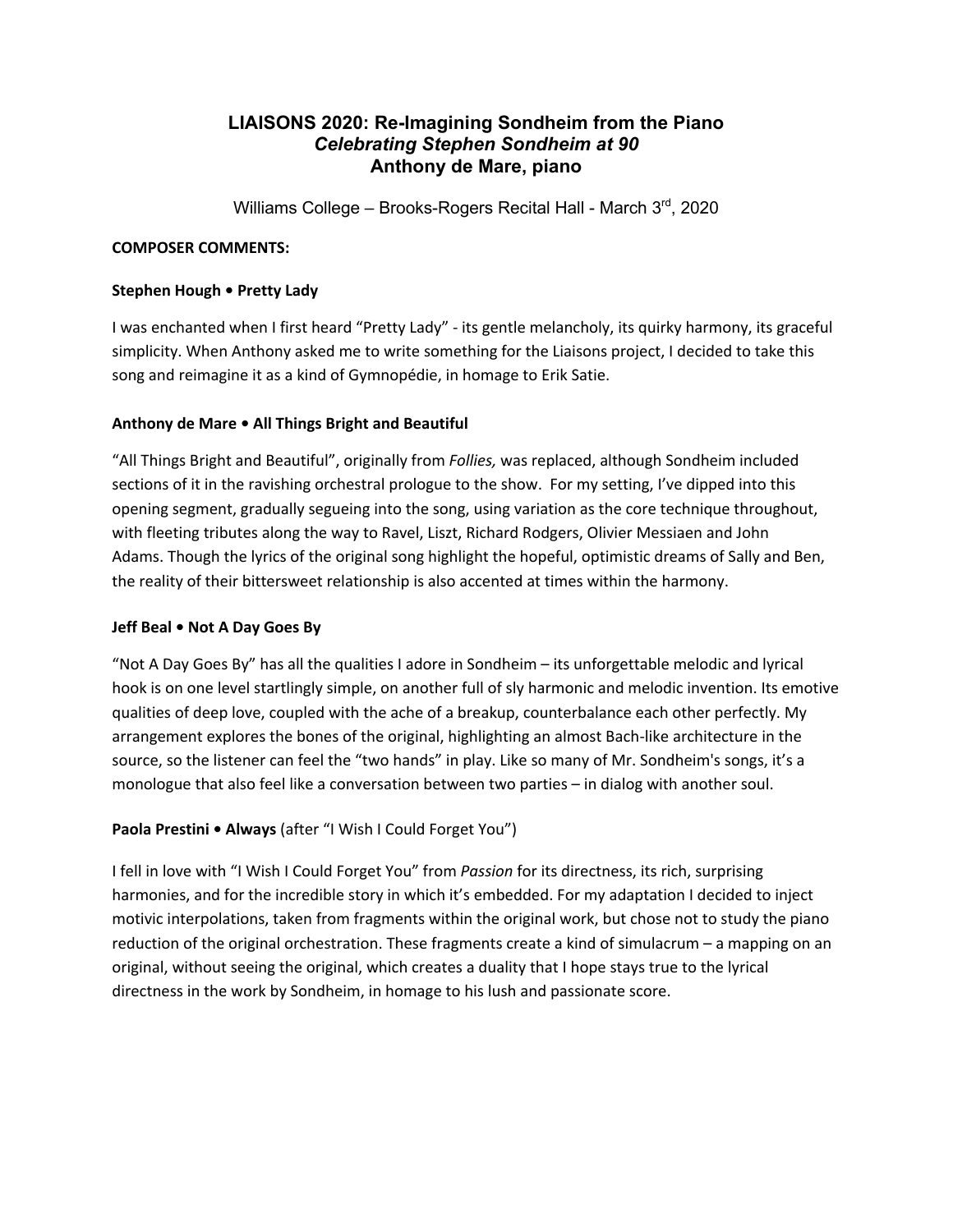#### **Christopher Cerrone • Kiss Me**

For "Kiss Me", I had in mind a statement of Sondheim's from an interview he did with another famous Steve a few years back: "Steve Reich is the king of the vamp." I loved the cheeky idea of Reich's work being "vamps" – moments before or after something happens in a play. Vamps stretch time, and Steve does nothing better. So in turn my "Kiss Me" turns a minute-long song into four. It opens with a long vamp before compressing for the song's climax, before luxuriating again in another long vamp—a simple piano ostinato augmented by fragmented layers of electronic sound.

# **Jonathan Batiste • The Gun Song/The Ballad of Booth**

The brilliance of both these compositions, and one of the most profound characteristics of Sondheim's music, is the perspective. "The Gun Song" explores the vast manpower, craftsmanship, and design ingenuity that go into creating a gun, before it even enters the hand of its user. He continues by examining the impact that a gun has on the psyche of the person who possesses one. In the musical *Assassins,* he examines how people with guns have altered the course of history. He accomplishes this in large part by writing from the perspective of some of the most infamous assassins of our time, including John Wilkes Booth. In my arrangement, I transition lyric-less from "The Gun Song" into "The Ballad of Booth" and evoke the essence of each composition whilst using the words of Alexandria Ocasio Cortez, Malcolm X, Reverend Marti Luther King Jr., Presidents John F. Kennedy and Donald J. Trump to evoke our history of guns.

### **Ted Hearne • Another National Anthem**

"Another National Anthem" is song for people dispossessed by the "American dream."

### **Mark Bennett • Everybody Says Don't**

"Everybody Says Don't" is a compact and driving song about making a difference and overcoming the roadblocks naysayers put in your way. I thought it would be fun to springboard off of both Steve's perfect repeating 16th note-based musical portrait of the "watch-cries" of those naysayers ("Everybody says DON'T…Everybody says STOP, Everybody says WAIT") and the longer musical lines and water imagery of the B section lyrics ("This time a ripple, Next time a wave.") morphing those earlier, rapid-fire 16th notes into an accompanying "wave" that carries us through the B section, the return of the A, and the coda.

# **Timo Andres • Nice is Different Than Good** (after I Know Things Now)

Sondheim's song "I Know Things Now" (from *Into the Woods*) seems to me to be largely about how it's possible for memory to work against one's own interests by repressing, distorting, and finally replacing itself with false versions. In my paraphrase, a new harmonic skeleton (rising open 5ths) generates a churning, refracted version of the original song's melody; we hear the process of questioning and defamiliarizing one's own memories. In the absence of lyrics, the music is imbued with the underlying weight and meaning of what is, in its surface qualities, a rather lighthearted song.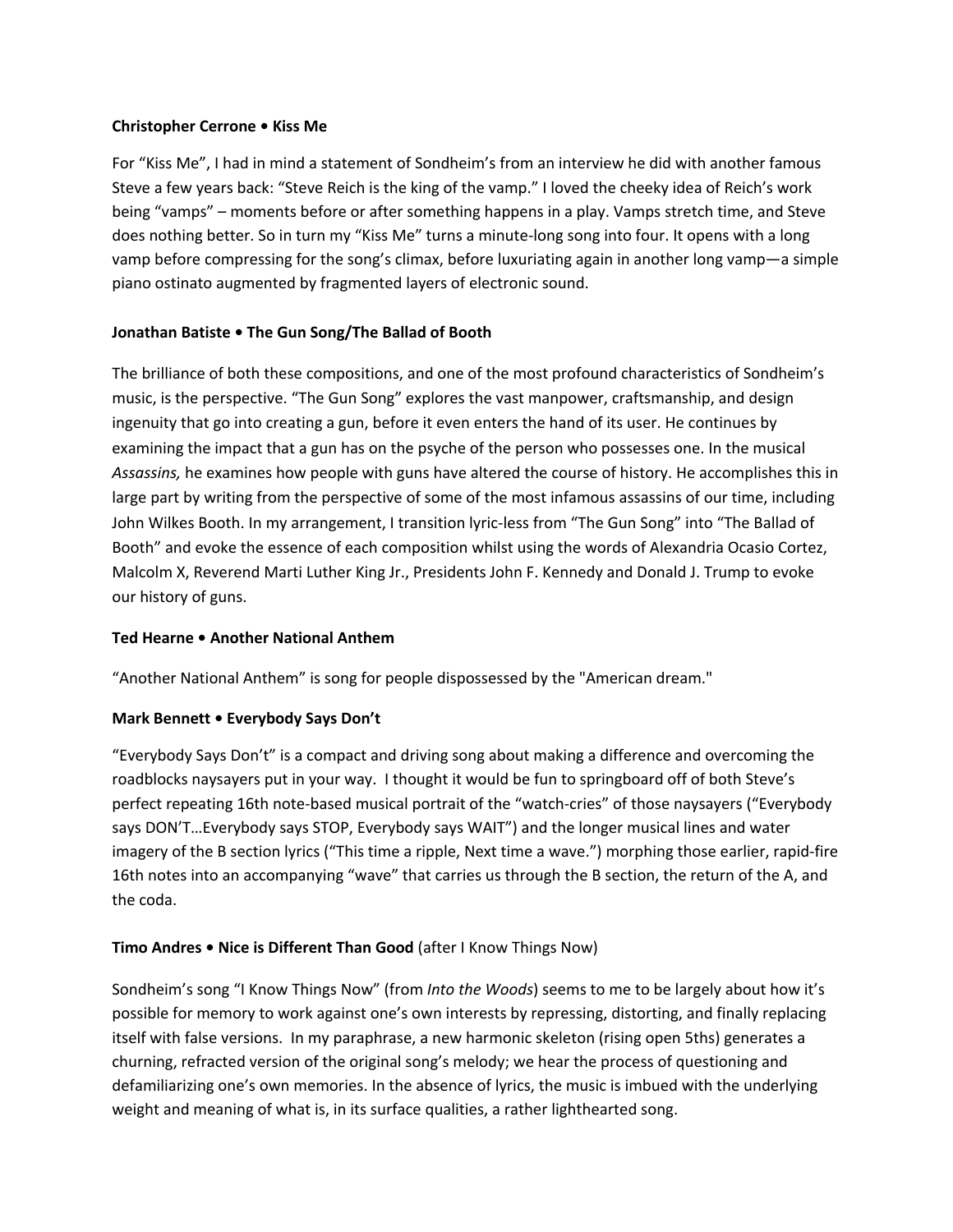### **Marc Schubring • Rhapsody in Red** (after "Goodbye for Now")

Coming last to the roster I was happy to see that no other composer had chosen "Goodbye for Now" from *Reds*. My attempt was to write a prelude to Sondheim's song, a rhapsody that paraphrases an artist's life, finding one's self, experiencing successes and failures, doubts and acknowledgment. It is no coincidence that my piece has 90 bars, which in no way means I was trying to describe Sondheim's life musically. As a composer of musical theatre, I just needed a storyline. When you hear the last fermata imagine it would be continued by the original song of the Maestro.

# **Nico Muhly • Color and Light**

The light-suffused chords that open *Sunday in the Park with George* are some of the best-spaced chords ever. I used to obsessively study them and play them and dream about ways to steal them. What is particularly astonishing about *Sunday*, too, is the way in which the "mechanical" music that drives the score gives way to an emotional immediacy with the characters instantly: it's the best tension between the motor and the heart. This is clearest, I think, in "Color and Light", a multi-part duet between George and Dot and, indeed, the orchestra. My homage to this piece tries to accentuate the angular music, making it somewhat dangerously unhinged, while always returning to the more supple landscape of the love story.

# **Steve Reich • Finishing the Hat – Two Pianos**

"Finishing the Hat - Two Pianos" - for Stephen Sondheim is a rather faithful re-working of one of Sondheim's favorite songs from *Sunday in the Park with George*, and incidentally the title of his recent book. Harmonically very close to the original, and melodically adding only occasional variations, my only real change is in the rhythm of constantly changing meters. This gives my two piano version a rhythmic character more in line with my own music and, hopefully, another perspective with which to appreciate Sondheim's brilliant original." For this performance, Anthony de Mare accompanies himself with his own recording of the Piano 2 part.

### **David Rakowski • The Ladies Who Lunch**

Like all of the composers in The Liaisons Project, I was presented with the problem of reframing a song that is already perfect -- and in my case, my favorite Sondheim song, "The Ladies Who Lunch". My solution was, to the best of my ability, to concentrate on the character's deep sadness, thereby eschewing the song's big finish for a slow, introspective one.

### Kevin Puts • Being Alive

A composer I admire very much recently labeled me a "harmonist", and I had to agree! So I guess it's no surprise that it was Sondheim's utterly unique harmonic vocabulary which drew me to his music as a young teen. As it gradually builds through a variety of pianistic textures, this take on "Being Alive" is a celebration of the song's harmony, and my love for it.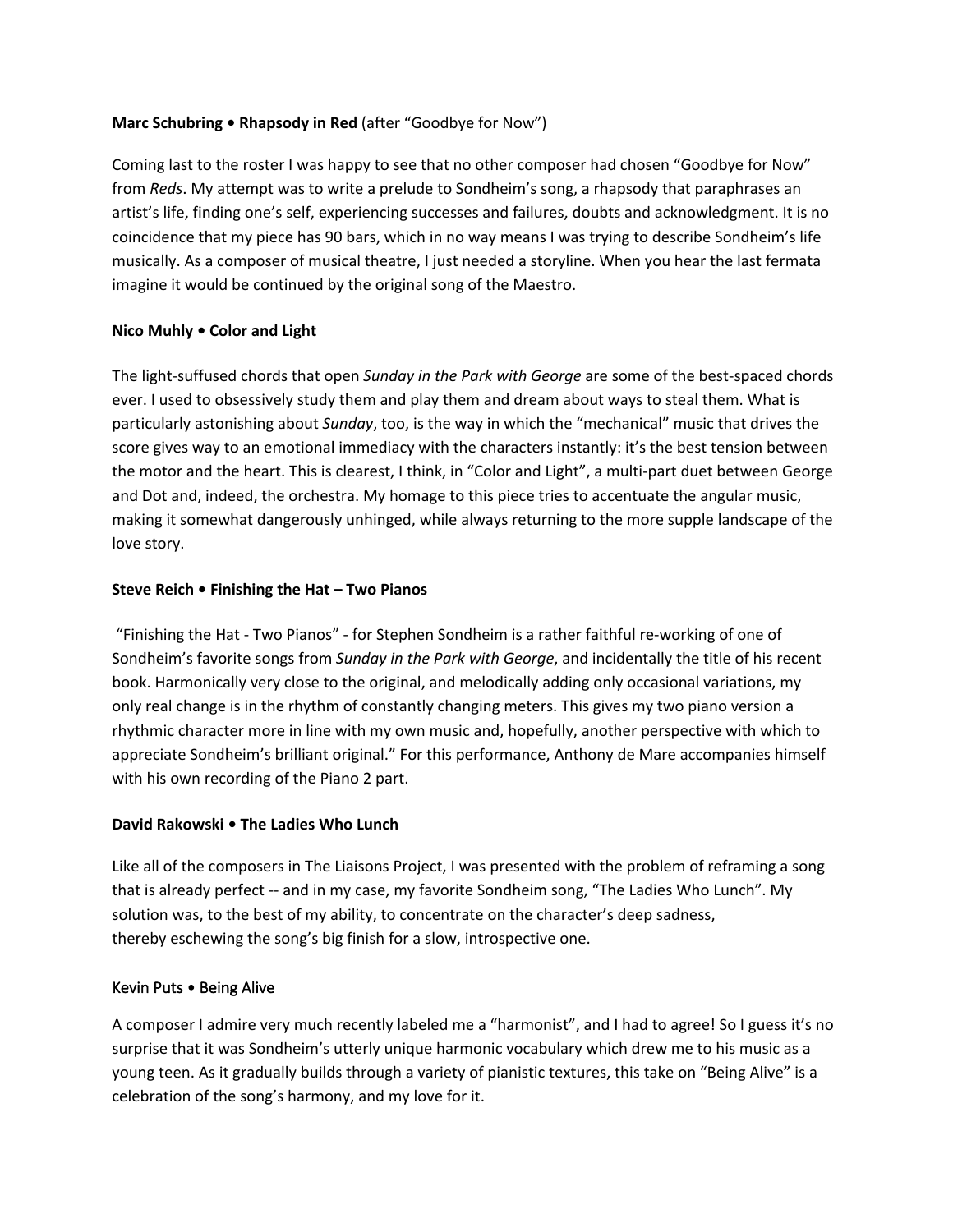#### **The Liaisons Project features the following composers:**

\* - indicates Liaisons2020

Andy Akiho Timo Andres \* Mason Bates Jonathan Batiste \* Jeff Beal \* Eve Beglarian Mark Bennett \* Derek Bermel Jherek Bischoff William Bolcom Jason Robert Brown Kenji Bunch Christopher Cerrone \* Mary Ellen Childs Michael Daugherty Anthony de Mare \* Peter Golub Ricky Ian Gordon Annie Gosfield Ted Hearne \* Jake Heggie Fred Hersch Stephen Hough \* Ethan Iverson Gabriel Kahane

Phil Kline Tania Leon Ricardo Lorenz Wynton Marsalis Meredith Monk \* Paul Moravec Nico Muhly John Musto Thomas Newman Paola Prestini \* Kevin Puts \* David Rakowski Steve Reich Max Richter \* Eric Rockwell Daniel Bernard Roumain (DBR) Frederic Rzewski Marc Schubring \* Rodney Sharman Duncan Sheik David Shire Bernadette Speech Conrad Tao \* Mark-Anthony Turnage Nils Vigeland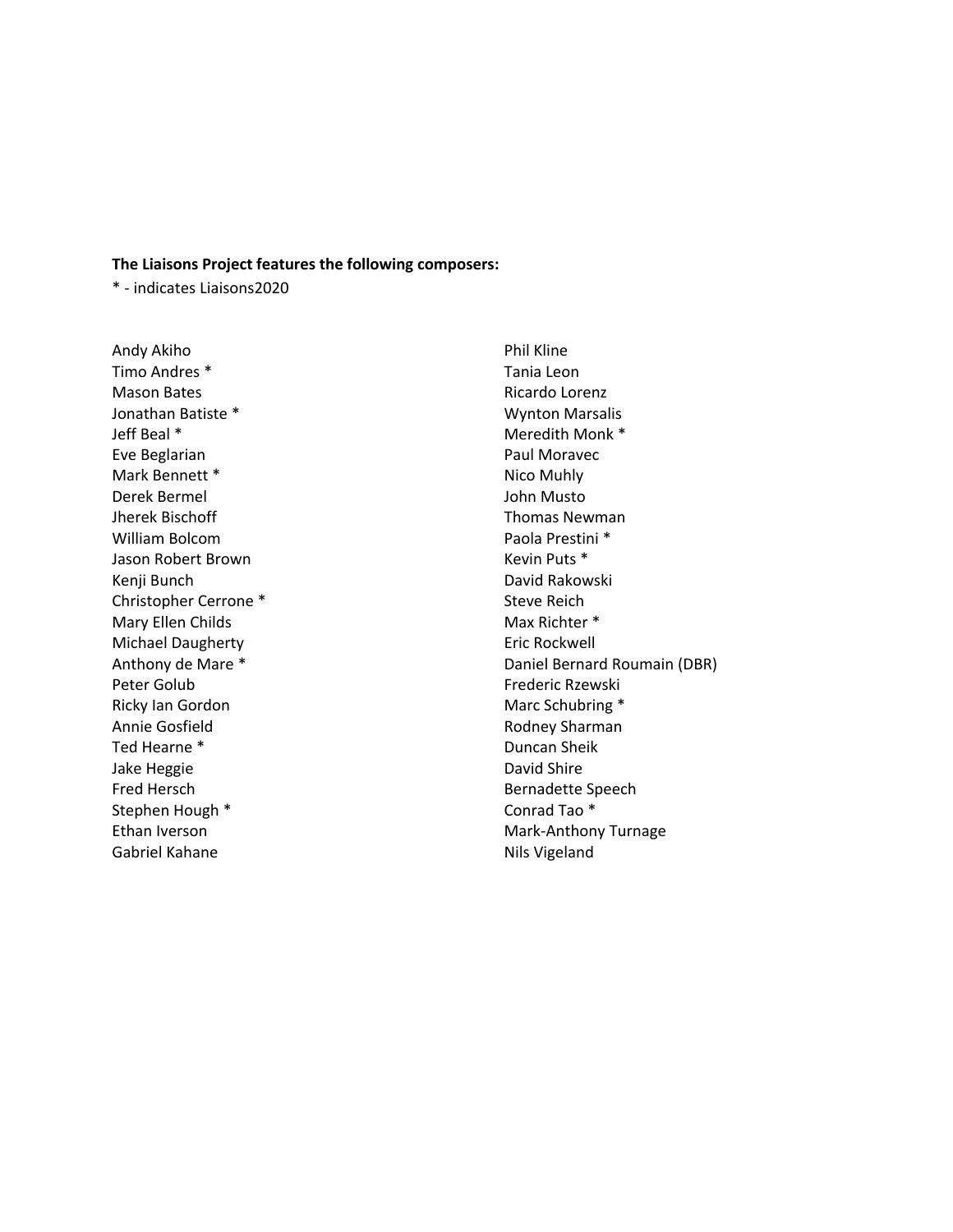**ANTHONY DE MARE** is one of the world's foremost champions of contemporary music. Praised time and again by *The New York Times*, his versatility over the past three decades has inspired the creation of over 75 new works by some of today's most distinguished artists allowing him to develop a growing fan base that extends far beyond the traditional contemporary music audience. Known for his entrepreneurial performance projects over the years, he continues to expand the boundaries of the repertoire, which includes the speaking-singing pianist genre that he pioneered over 25 years ago. The *Chicago Sun Times* says "de Mare's passion and vision almost radiate from the stage ... he causes all involved composers, performer and audience members --to think about how music is made and how we listen to it."

As creator, performer and co-producer of *Liaisons: Re-Imagining Sondheim from the Piano,*  this landmark commissioning and concert project has definitively brought the work of Stephen Sondheim into the concert hall, through the extraordinary re-imaginings of composers from across the musical spectrum. In addition to the Project's acclaimed national, U.K., Canadian, and Australian tours, his recording of the first 36 pieces in the compendium, released by ECM's prestigious New Series label, was cited on numerous "Best Of" lists in 2015 and was included as a winner of the 2016 Grammy Award for Classical Producer of the Year. In addition, Mr. de Mare was recently featured on NPR's "All Things Considered" and on HBO's documentary "Six by Sondheim". The *San Francisco Chronicle* declared that "this irresistible new CD set  $-$  is a little short of breathtaking ... many of the composers give de Mare plenty of opportunities for virtuoso showing off — which he grabs with gusto. The whole undertaking is a triumph."

In honor of Sondheim's 90th birthday in 2020, de Mare has extended the Project under the title *"Liaisons2020",* bringing the total compendium to 50. Announced composers include Timo Andres, Jonathan Batiste, Jeff Beal, Mark Bennett, Christopher Cerrone, Ted Hearne, Stephen Hough, Meredith Monk, Paola Prestini, Kevin Puts, Max Richter, Marc Schubring, and Conrad Tao. A national tour will continue through 2021 with performances at the  $92<sup>nd</sup>$ Street Y in NYC, UCLA's Royce Hall, Ravinia, Williams College (Sondheim's alma mater), Maverick Concerts, Green Music Center at Sonoma State, University of Iowa, Oregon Center for the Arts at SOU, among others. Another U.K. tour is also in the works.

The adaptability of his programming to traditional classical, jazz and theater spaces speaks to the range of de Mare's versatility. His performances over the years span five continents and his discography of over twenty recordings includes works by Ives, Cowell, & Harrison, Cage and Meredith Monk, Astor Piazzolla, Frederic Rzewski and many others. Since his debut with Young Concert Artists, his accolades and awards have included First Prize and Audience Prize at the International Gaudeamus Interpreters Competition (The Netherlands) and The International Contemporary Piano Competition of Saint-Germain-en-Laye (France). He gave his Carnegie Hall debut at Zankel Hall in 2005.